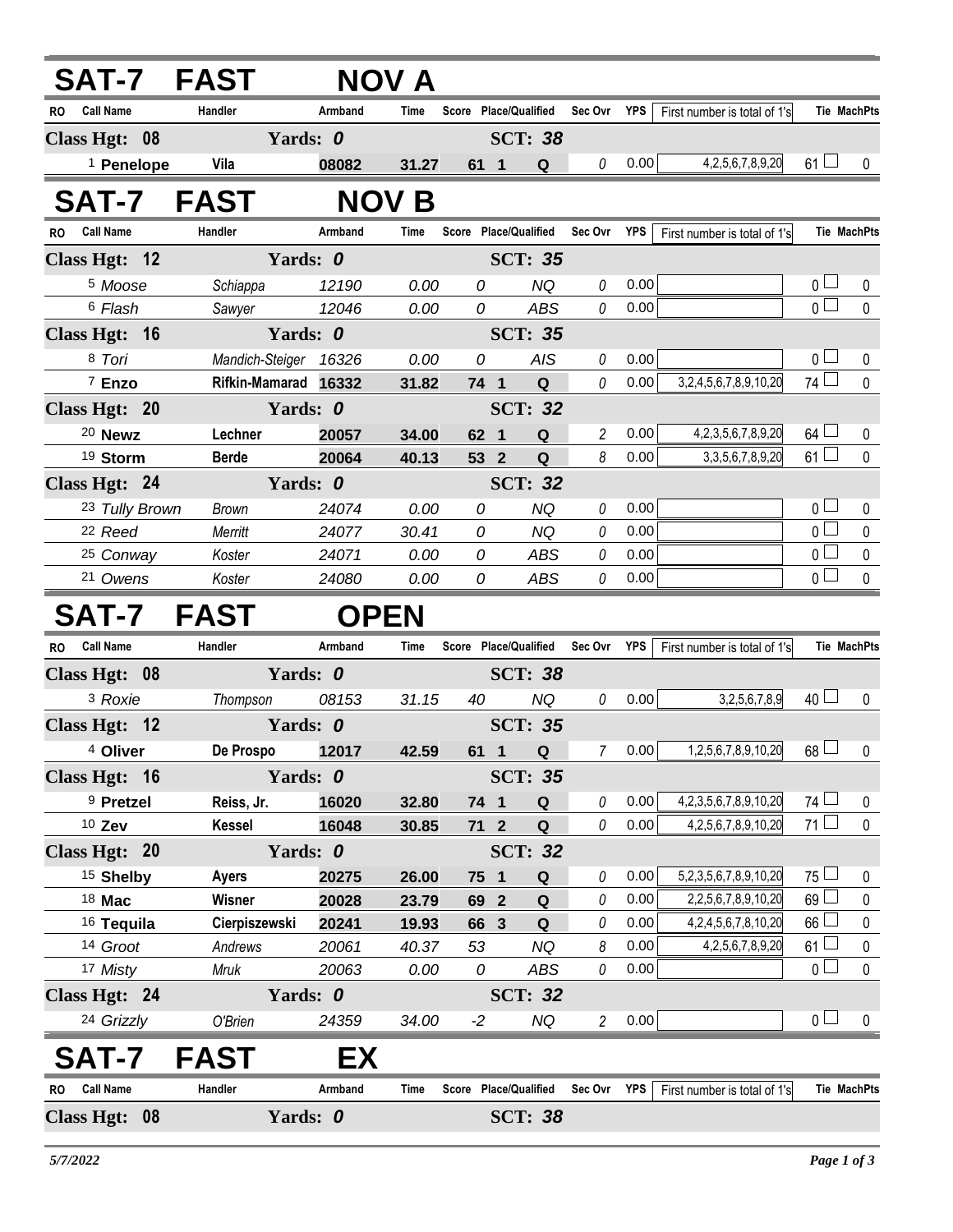| <sup>9</sup> Yodee | Cioffi-Parker  | 08307 | 0.00           | 0    | ΝQ             | 0              | 0.00 |                     | 0 <sup>1</sup>        | $\Omega$ |
|--------------------|----------------|-------|----------------|------|----------------|----------------|------|---------------------|-----------------------|----------|
| 8 Yogi             | Snyder         | 08309 | 0.00           | 0    | NQ             | 0              | 0.00 |                     | 0 <sub>1</sub>        | $\Omega$ |
| Class Hgt: 12      | Yards: 0       |       |                |      | <b>SCT: 35</b> |                |      |                     |                       |          |
| 17 Ginny           | Esherick       | 12015 | 0.00           | 0    | NQ             | 0              | 0.00 |                     | 0 <sub>1</sub>        | $\Omega$ |
| Class Hgt: 16      | Yards: 0       |       |                |      | <b>SCT: 35</b> |                |      |                     |                       |          |
| $32$ Bea           | Carlson        | 16334 | 0.00           | 0    | <b>ABS</b>     | 0              | 0.00 |                     | $0 -$                 | $\Omega$ |
| Class Hgt: 20      | Yards: 0       |       |                |      | <b>SCT: 32</b> |                |      |                     |                       |          |
| 51 Miz Biscuit     | <b>Rollins</b> | 20341 | 30.54          | 63 1 | Q              | 0              | 0.00 | 1,2,4,5,6,7,8,10,20 | $63 \Box$             | $\Omega$ |
| 50 Boomer          | Larsen         | 20342 | 40.66          | 37   | NQ             | 8              | 0.00 | ,3,4,5,6,7,20       | $45$ $-$              | $\Omega$ |
| 49 Windy           | Nottingham     | 20354 | 42.45          | -10  | NQ             | 10             | 0.00 |                     | $\overline{0}$        | $\Omega$ |
| 48 Fisher          | Snyder         | 20356 | 34.28          | $-2$ | NQ             | $\overline{2}$ | 0.00 |                     | $\overline{0}$ $\Box$ | $\Omega$ |
| Class Hgt: 24      |                |       | <b>SCT: 32</b> |      |                |                |      |                     |                       |          |
| 55 Denver          | Nicholson      | 24364 | 0.00           | 0    | <b>NQ</b>      | 0              | 0.00 |                     | $0-1$                 | $\Omega$ |

## **SAT-7 FAST MAS**

| <b>Call Name</b><br>RO                      | Handler         | Armband | Time  |               |  |                | Score Place/Qualified Sec Ovr YPS |      | First number is total of 1's      |                 | <b>Tie MachPts</b> |
|---------------------------------------------|-----------------|---------|-------|---------------|--|----------------|-----------------------------------|------|-----------------------------------|-----------------|--------------------|
| Yards: 0<br>Class Hgt: 08<br><b>SCT: 38</b> |                 |         |       |               |  |                |                                   |      |                                   |                 |                    |
| <sup>4</sup> Scout                          | Loper           | 08149   | 31.55 | 75 1          |  | Q              | 0                                 | 0.00 | 4,2,4,5,6,7,8,9,10,20             | $75 \Box$       | $\mathbf{0}$       |
| 7 Zelda                                     | Huntington      | 08141   | 32.11 | $\mathcal{O}$ |  | <b>NQ</b>      | 0                                 | 0.00 |                                   | $\overline{0}$  | $\mathbf 0$        |
| 6 Chyna                                     | Rifkin-Mamaradl | 08142   | 31.00 | 0             |  | <b>NQ</b>      | 0                                 | 0.00 |                                   | $\overline{0}$  | $\pmb{0}$          |
| <sup>5</sup> Buzz                           | Matthews        | 08144   | 25.63 | 0             |  | <b>NQ</b>      | 0                                 | 0.00 |                                   | $\overline{0}$  | $\mathbf 0$        |
| <sup>3</sup> Sadie                          | Gregory         | 08156   | 1.75  | 0             |  | <b>NQ</b>      | 0                                 | 0.00 |                                   | $\overline{0}$  | $\pmb{0}$          |
| 2 Tink                                      | Tranoy          | 08314   | 39.30 | $-1$          |  | <b>NQ</b>      | $\mathbf{1}$                      | 0.00 |                                   | $\overline{0}$  | $\mathbf 0$        |
| Class Hgt: 12                               | Yards: 0        |         |       |               |  | <b>SCT: 35</b> |                                   |      |                                   |                 |                    |
| <sup>11</sup> Gotcha!                       | <b>Matthews</b> | 12322   | 34.95 | 78 1          |  | Q              | 0                                 | 0.00 | 4, 2, 3, 4, 5, 6, 7, 8, 9, 10, 20 | 78 L            | 0                  |
| 16 Annabel                                  | <b>Shriver</b>  | 12163   | 27.08 | 71 2          |  | Q              | 0                                 | 0.00 | 6,2,3,4,5,6,7,8,10,20             | $71 \Box$       | $\pmb{0}$          |
| 14 Joy                                      | <b>Stoddard</b> | 12175   | 37.50 | 63 3          |  | Q              | $\overline{2}$                    | 0.00 | 1,2,3,4,5,6,7,8,9,20              | $65$ $\Box$     | $\pmb{0}$          |
| 15 Maverick                                 | Edel            | 12174   | 31.36 | 0             |  | <b>NQ</b>      | 0                                 | 0.00 |                                   | 0 <sub>1</sub>  | $\pmb{0}$          |
| 10 Spice                                    | Esherick        | 12179   | 26.70 | 0             |  | <b>NQ</b>      | 0                                 | 0.00 |                                   | $\overline{0}$  | $\mathbf 0$        |
| 13 Clipper                                  | Sangenito       | 12184   | 30.27 | 0             |  | <b>NQ</b>      | 0                                 | 0.00 |                                   | $\overline{0}$  | $\mathbf 0$        |
| 12 Zor-el                                   | Bergmann        | 12192   | 26.85 | 0             |  | <b>NQ</b>      | 0                                 | 0.00 |                                   | $\overline{0}$  | $\mathbf{0}$       |
| Class Hgt: 16                               | Yards: 0        |         |       |               |  | <b>SCT: 35</b> |                                   |      |                                   |                 |                    |
| $25$ Hula                                   | Ancona          | 16213   | 26.55 | 79 1          |  | Q              | 0                                 | 0.00 | 5,2,3,4,5,6,7,8,9,10,20           | 79 <sup>1</sup> | 0                  |
| <sup>26</sup> Cynna                         | <b>Fischer</b>  | 16212   | 28.29 | 79 2          |  | Q              | 0                                 | 0.00 | 5,2,3,4,5,6,7,8,9,10,20           | $79$ $\Box$     | $\pmb{0}$          |
| 31 Lila                                     | <b>Bunin</b>    | 16194   | 24.92 | 78 3          |  | Q              | 0                                 | 0.00 | 4,2,3,4,5,6,7,8,9,10,20           | 78              | $\mathbf 0$        |
| <sup>21</sup> Allie Oop                     | Koziol          | 16223   | 28.67 | 78 4          |  | Q              | 0                                 | 0.00 | 4,2,3,4,5,6,7,8,9,10,20           | 78 L            | 0                  |
| <sup>24</sup> Melody                        | <b>Shriver</b>  | 16215   | 18.35 | 65            |  | Q              | 0                                 | 0.00 | 3,2,4,5,6,7,8,10,20               | $65\Box$        | $\pmb{0}$          |
| 23 Silk                                     | <b>Esherick</b> | 16217   | 21.58 | 65            |  | Q              | 0                                 | 0.00 | 3,2,4,5,6,7,8,10,20               | $65 -$          | $\mathbf 0$        |
| 30 E.V.                                     | Gichner         | 16195   | 42.66 | $-7$          |  | <b>NQ</b>      | $\overline{7}$                    | 0.00 |                                   | 0 <sub>0</sub>  | $\mathbf 0$        |
| 29 Spinner                                  | Fluet           | 16201   | 0.00  | 0             |  | <b>NQ</b>      | 0                                 | 0.00 |                                   | $\overline{0}$  | $\pmb{0}$          |
| <sup>28</sup> Cao Runn                      | Bryden          | 16204   | 0.00  | 0             |  | <b>NQ</b>      | 0                                 | 0.00 |                                   | $_0 \sqcup$     | $\pmb{0}$          |
| 27 Sadie                                    | Baranowski      | 16206   | 20.42 | 0             |  | <b>NQ</b>      | 0                                 | 0.00 |                                   | $\overline{0}$  | $\pmb{0}$          |
| 22 Joey                                     | Condit          | 16221   | 30.75 | $\mathcal{O}$ |  | <b>NQ</b>      | 0                                 | 0.00 |                                   | $\overline{0}$  | $\pmb{0}$          |
| 20 Danny                                    | Condit          | 16327   | 0.00  | 0             |  | <b>NQ</b>      | 0                                 | 0.00 |                                   | $\overline{0}$  | $\mathbf 0$        |
| Class Hgt: 20                               | Yards: 0        |         |       |               |  | <b>SCT: 32</b> |                                   |      |                                   |                 |                    |